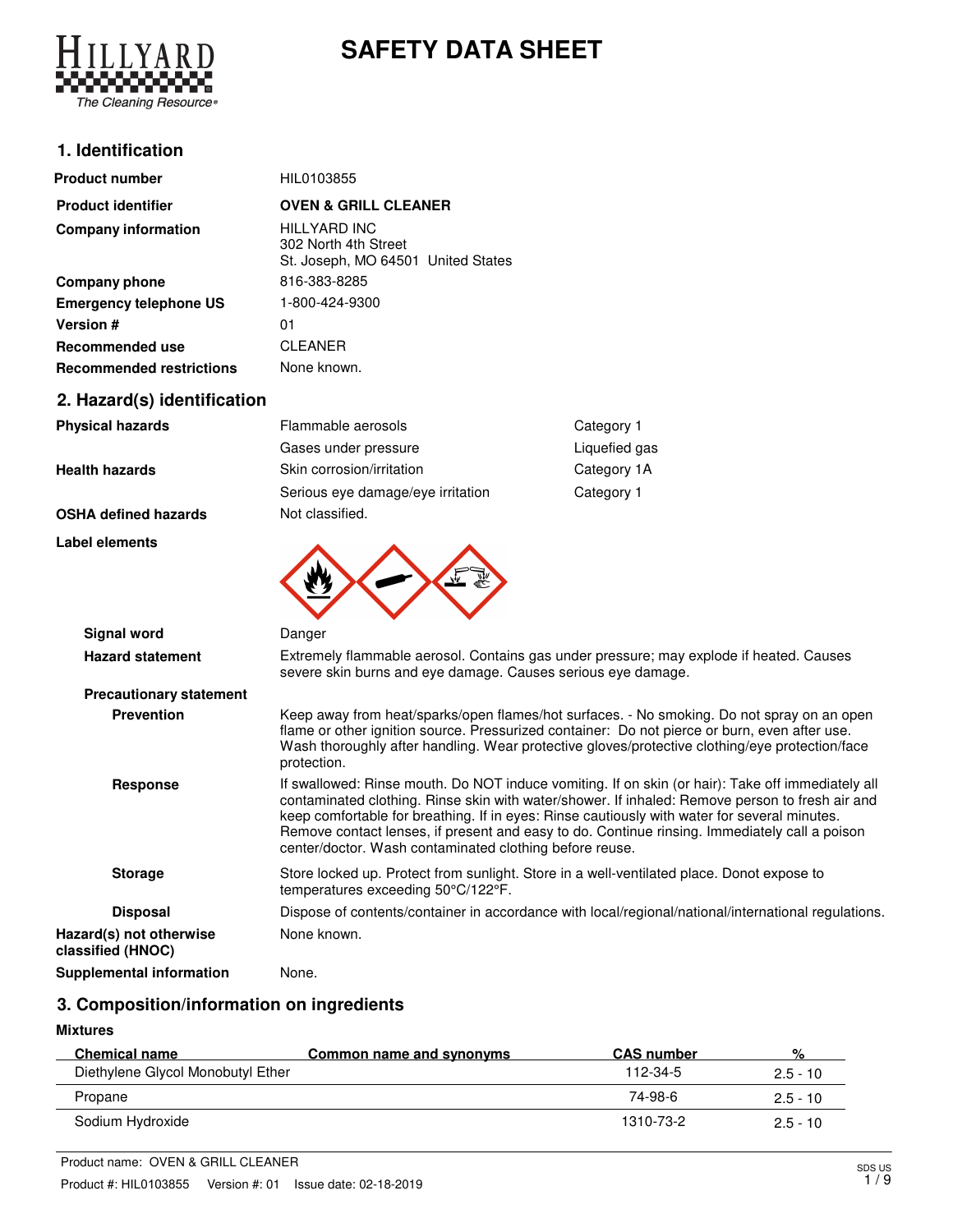| <b>Chemical name</b>                     | Common name and synonyms | <b>CAS number</b> | %         |
|------------------------------------------|--------------------------|-------------------|-----------|
| Butane                                   |                          | 106-97-8          | $-2.5$    |
| Other components below reportable levels |                          |                   | $60 - 80$ |

\*Designates that a specific chemical identity and/or percentage of composition has been withheld as a trade secret.

| 4. First-aid measures                                                        |                                                                                                                                                                                                                                                                                                                                                                                                  |
|------------------------------------------------------------------------------|--------------------------------------------------------------------------------------------------------------------------------------------------------------------------------------------------------------------------------------------------------------------------------------------------------------------------------------------------------------------------------------------------|
| <b>Inhalation</b>                                                            | Move to fresh air. Call a physician if symptoms develop or persist.                                                                                                                                                                                                                                                                                                                              |
| Skin contact                                                                 | Take off immediately all contaminated clothing. Rinse skin with water/shower. Call a physician or<br>poison control center immediately. Chemical burns must be treated by a physician. Wash<br>contaminated clothing before reuse.                                                                                                                                                               |
| Eye contact                                                                  | Immediately flush eyes with plenty of water for at least 15 minutes. Remove contact lenses, if<br>present and easy to do. Continue rinsing. Call a physician or poison control center immediately.                                                                                                                                                                                               |
| Ingestion                                                                    | Not likely, due to the form of the product. Call a physician or poison control center immediately.<br>Rinse mouth. Do not induce vomiting. If vomiting occurs, keep head low so that stomach content<br>doesn't get into the lungs.                                                                                                                                                              |
| <b>Most important</b><br>symptoms/effects, acute and<br>delayed              | Burning pain and severe corrosive skin damage. Causes serious eye damage. Symptoms may<br>include stinging, tearing, redness, swelling, and blurred vision. Permanent eye damage including<br>blindness could result.                                                                                                                                                                            |
| Indication of immediate<br>medical attention and special<br>treatment needed | Provide general supportive measures and treat symptomatically. Chemical burns: Flush with water<br>immediately. While flushing, remove clothes which do not adhere to affected area. Call an<br>ambulance. Continue flushing during transport to hospital. Keep victim under observation.<br>Symptoms may be delayed.                                                                            |
| <b>General information</b>                                                   | Ensure that medical personnel are aware of the material(s) involved, and take precautions to<br>protect themselves.                                                                                                                                                                                                                                                                              |
| 5. Fire-fighting measures                                                    |                                                                                                                                                                                                                                                                                                                                                                                                  |
| Suitable extinguishing media                                                 | Water fog. Foam. Dry chemical powder. Carbon dioxide (CO2).                                                                                                                                                                                                                                                                                                                                      |
| Unsuitable extinguishing<br>media                                            | None known.                                                                                                                                                                                                                                                                                                                                                                                      |
| Specific hazards arising from<br>the chemical                                | Contents under pressure. Pressurized container may explode when exposed to heat or flame.<br>During fire, gases hazardous to health may be formed.                                                                                                                                                                                                                                               |
| Special protective equipment<br>and precautions for firefighters             | Firefighters must use standard protective equipment including flame retardant coat, helmet with<br>face shield, gloves, rubber boots, and in enclosed spaces, SCBA.                                                                                                                                                                                                                              |
| <b>Fire fighting</b><br>equipment/instructions                               | In case of fire: Stop leak if safe to do so. Do not move cargo or vehicle if cargo has been exposed<br>to heat. Move containers from fire area if you can do so without risk. Containers should be cooled<br>with water to prevent vapor pressure build up. For massive fire in cargo area, use unmanned hose<br>holder or monitor nozzles, if possible. If not, withdraw and let fire burn out. |
| <b>Specific methods</b>                                                      | Use standard firefighting procedures and consider the hazards of other involved materials. Move<br>containers from fire area if you can do so without risk. Cool containers exposed to flames with<br>water until well after the fire is out. In the event of fire and/or explosion do not breathe fumes.                                                                                        |
| <b>General fire hazards</b>                                                  | Extremely flammable aerosol. Contents under pressure. Pressurized container may explode when<br>exposed to heat or flame.                                                                                                                                                                                                                                                                        |
| 6 Accidental release measures                                                |                                                                                                                                                                                                                                                                                                                                                                                                  |

#### **6. Accidental release measures**

| Personal precautions,<br>protective equipment and<br>emergency procedures | Keep unnecessary personnel away. Keep people away from and upwind of spill/leak. Keep out of<br>low areas. Many gases are heavier than air and will spread along ground and collect in low or<br>confined areas (sewers, basements, tanks). Wear appropriate protective equipment and clothing<br>during clean-up. Emergency personnel need self-contained breathing equipment. Do not touch<br>damaged containers or spilled material unless wearing appropriate protective clothing. Ventilate<br>closed spaces before entering them. Local authorities should be advised if significant spillages<br>cannot be contained. For personal protection, see section 8 of the SDS. |
|---------------------------------------------------------------------------|---------------------------------------------------------------------------------------------------------------------------------------------------------------------------------------------------------------------------------------------------------------------------------------------------------------------------------------------------------------------------------------------------------------------------------------------------------------------------------------------------------------------------------------------------------------------------------------------------------------------------------------------------------------------------------|
| Methods and materials for<br>containment and cleaning up                  | Refer to attached safety data sheets and/or instructions for use. Stop leak if you can do so without<br>risk. Move the cylinder to a safe and open area if the leak is irreparable. Isolate area until gas has<br>dispersed. Eliminate all ignition sources (no smoking, flares, sparks, or flames in immediate area).<br>Keep combustibles (wood, paper, oil, etc.) away from spilled material. Cover with plastic sheet to<br>prevent spreading. Absorb in vermiculite, dry sand or earth and place into containers. Following<br>product recovery, flush area with water.                                                                                                    |
|                                                                           | Small Spills: Wipe up with absorbent material (e.g. cloth, fleece). Clean surface thoroughly to<br>remove residual contamination. For waste disposal, see section 13 of the SDS.                                                                                                                                                                                                                                                                                                                                                                                                                                                                                                |
| <b>Environmental precautions</b>                                          | Avoid discharge into drains, water courses or onto the ground.                                                                                                                                                                                                                                                                                                                                                                                                                                                                                                                                                                                                                  |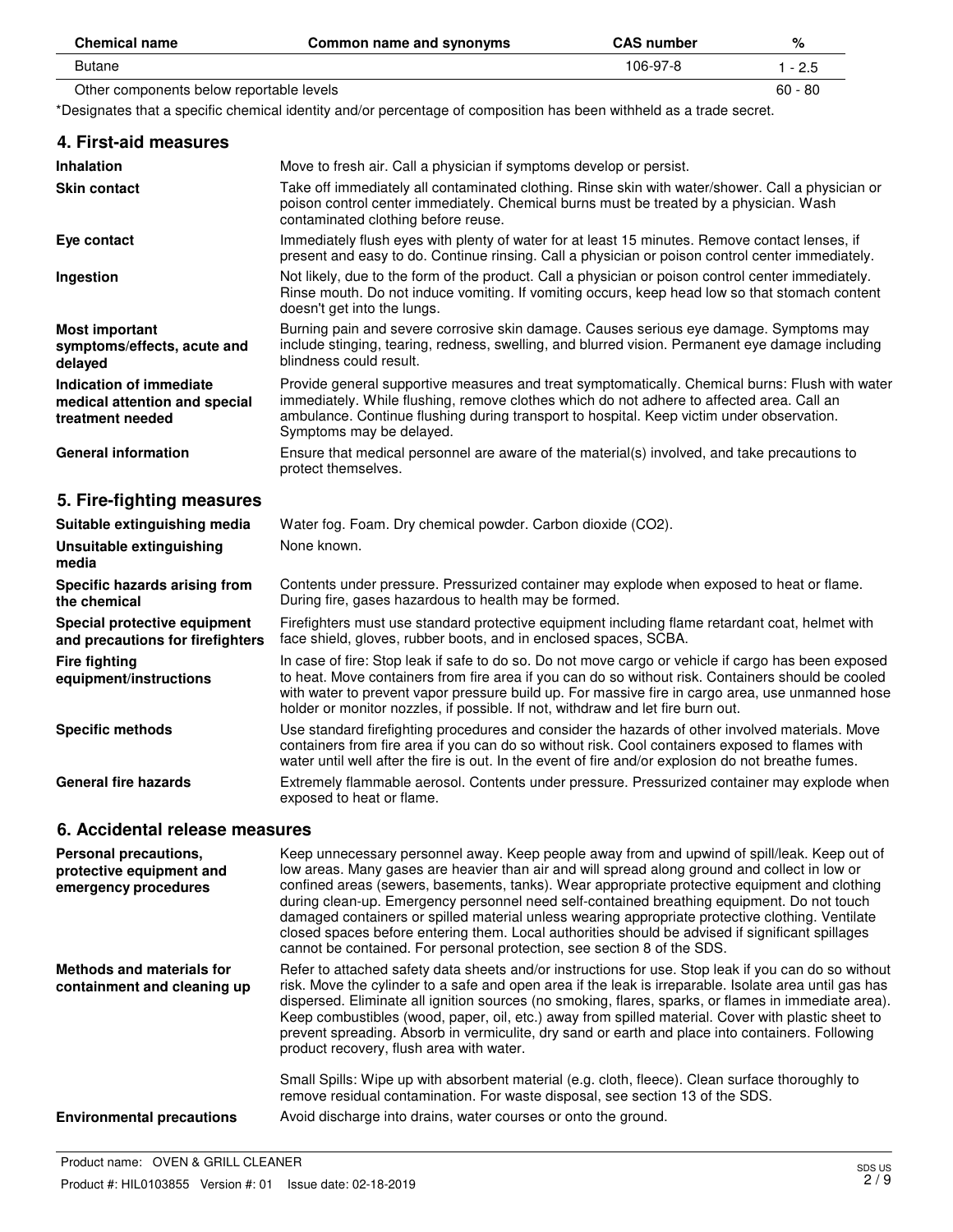## **7. Handling and storage**

| Precautions for safe handling                                   | Pressurized container: Do not pierce or burn, even after use. Do not use if spray button is missing<br>or defective. Do not spray on a naked flame or any other incandescent material. Do not smoke<br>while using or until sprayed surface is thoroughly dry. Do not cut, weld, solder, drill, grind, or<br>expose containers to heat, flame, sparks, or other sources of ignition. All equipment used when<br>handling the product must be grounded. Close valve after each use and when empty. Protect<br>cylinders from physical damage; do not drag, roll, slide, or drop. When moving cylinders, even for<br>short distances, use a cart (trolley, hand truck, etc.) designed to transport cylinders. Suck back of<br>water into the container must be prevented. Do not allow backfeed into the container. Purge air<br>from system before introducing gas. Use only properly specified equipment which is suitable for<br>this product, its supply pressure and temperature. Contact your gas supplier if in doubt. Do not<br>re-use empty containers. Do not get in eyes, on skin, or on clothing. Use only in well-ventilated<br>areas. Wear appropriate personal protective equipment. Observe good industrial hygiene<br>practices. |
|-----------------------------------------------------------------|-------------------------------------------------------------------------------------------------------------------------------------------------------------------------------------------------------------------------------------------------------------------------------------------------------------------------------------------------------------------------------------------------------------------------------------------------------------------------------------------------------------------------------------------------------------------------------------------------------------------------------------------------------------------------------------------------------------------------------------------------------------------------------------------------------------------------------------------------------------------------------------------------------------------------------------------------------------------------------------------------------------------------------------------------------------------------------------------------------------------------------------------------------------------------------------------------------------------------------------------------|
| Conditions for safe storage,<br>including any incompatibilities | Level 1 Aerosol.                                                                                                                                                                                                                                                                                                                                                                                                                                                                                                                                                                                                                                                                                                                                                                                                                                                                                                                                                                                                                                                                                                                                                                                                                                |
|                                                                 | Store locked up. Pressurized container. Protect from sunlight and do not expose to temperatures<br>exceeding 50°C/122 °F. Do not puncture, incinerate or crush. Do not handle or store near an open<br>flame, heat or other sources of ignition. This material can accumulate static charge which may<br>cause spark and become an ignition source. Store in a well-ventilated place. Cylinders should be<br>stored upright, with valve protection cap in place, and firmly secured to prevent falling or being<br>knocked over. Stored containers should be periodically checked for general condition and leakage.<br>Store away from incompatible materials (see Section 10 of the SDS).                                                                                                                                                                                                                                                                                                                                                                                                                                                                                                                                                     |

## **8. Exposure controls/personal protection**

### **Occupational exposure limits**

|                                                         | US. OSHA Table Z-1 Limits for Air Contaminants (29 CFR 1910.1000)                                                                                                                                                                                                                                                                                                                                                                                                                                |                  |                                  |
|---------------------------------------------------------|--------------------------------------------------------------------------------------------------------------------------------------------------------------------------------------------------------------------------------------------------------------------------------------------------------------------------------------------------------------------------------------------------------------------------------------------------------------------------------------------------|------------------|----------------------------------|
| <b>Components</b>                                       | <b>Type</b>                                                                                                                                                                                                                                                                                                                                                                                                                                                                                      | Value            |                                  |
| Propane (CAS 74-98-6)                                   | <b>PEL</b>                                                                                                                                                                                                                                                                                                                                                                                                                                                                                       | 1800 mg/m3       |                                  |
|                                                         |                                                                                                                                                                                                                                                                                                                                                                                                                                                                                                  | 1000 ppm         |                                  |
| Sodium Hydroxide (CAS<br>1310-73-2)                     | <b>PEL</b>                                                                                                                                                                                                                                                                                                                                                                                                                                                                                       | $2$ mg/m $3$     |                                  |
| <b>US. ACGIH Threshold Limit Values</b>                 |                                                                                                                                                                                                                                                                                                                                                                                                                                                                                                  |                  |                                  |
| <b>Components</b>                                       | <b>Type</b>                                                                                                                                                                                                                                                                                                                                                                                                                                                                                      | Value            | <b>Form</b>                      |
| Butane (CAS 106-97-8)                                   | <b>STEL</b>                                                                                                                                                                                                                                                                                                                                                                                                                                                                                      | 1000 ppm         |                                  |
| Diethylene Glycol<br>Monobutyl Ether (CAS<br>$112-34-5$ | <b>TWA</b>                                                                                                                                                                                                                                                                                                                                                                                                                                                                                       | 10 ppm           | Inhalable fraction and<br>vapor. |
| Sodium Hydroxide (CAS<br>1310-73-2)                     | Ceiling                                                                                                                                                                                                                                                                                                                                                                                                                                                                                          | $2 \text{ mg/m}$ |                                  |
| US. NIOSH: Pocket Guide to Chemical Hazards             |                                                                                                                                                                                                                                                                                                                                                                                                                                                                                                  |                  |                                  |
| <b>Components</b>                                       | <b>Type</b>                                                                                                                                                                                                                                                                                                                                                                                                                                                                                      | Value            |                                  |
| Butane (CAS 106-97-8)                                   | <b>TWA</b>                                                                                                                                                                                                                                                                                                                                                                                                                                                                                       | 1900 mg/m3       |                                  |
|                                                         |                                                                                                                                                                                                                                                                                                                                                                                                                                                                                                  | 800 ppm          |                                  |
| Propane (CAS 74-98-6)                                   | <b>TWA</b>                                                                                                                                                                                                                                                                                                                                                                                                                                                                                       | 1800 mg/m3       |                                  |
|                                                         |                                                                                                                                                                                                                                                                                                                                                                                                                                                                                                  | 1000 ppm         |                                  |
| Sodium Hydroxide (CAS<br>1310-73-2)                     | Ceiling                                                                                                                                                                                                                                                                                                                                                                                                                                                                                          | $2 \text{ mg/m}$ |                                  |
| <b>Biological limit values</b>                          | No biological exposure limits noted for the ingredient(s).                                                                                                                                                                                                                                                                                                                                                                                                                                       |                  |                                  |
| Appropriate engineering<br>controls                     | Good general ventilation (typically 10 air changes per hour) should be used. Ventilation rates<br>should be matched to conditions. If applicable, use process enclosures, local exhaust ventilation,<br>or other engineering controls to maintain airborne levels below recommended exposure limits. If<br>exposure limits have not been established, maintain airborne levels to an acceptable level. Eye<br>wash facilities and emergency shower must be available when handling this product. |                  |                                  |
|                                                         | Individual protection measures, such as personal protective equipment                                                                                                                                                                                                                                                                                                                                                                                                                            |                  |                                  |
| Eye/face protection                                     | Wear safety glasses with side shields (or goggles) and a face shield.                                                                                                                                                                                                                                                                                                                                                                                                                            |                  |                                  |
| <b>Skin protection</b>                                  |                                                                                                                                                                                                                                                                                                                                                                                                                                                                                                  |                  |                                  |
| <b>Hand protection</b>                                  | Wear appropriate chemical resistant gloves. Suitable gloves can be recommended by the glove<br>supplier.                                                                                                                                                                                                                                                                                                                                                                                         |                  |                                  |
| <b>Other</b>                                            | Wear appropriate chemical resistant clothing.                                                                                                                                                                                                                                                                                                                                                                                                                                                    |                  |                                  |

Product name: OVEN & GRILL CLEANER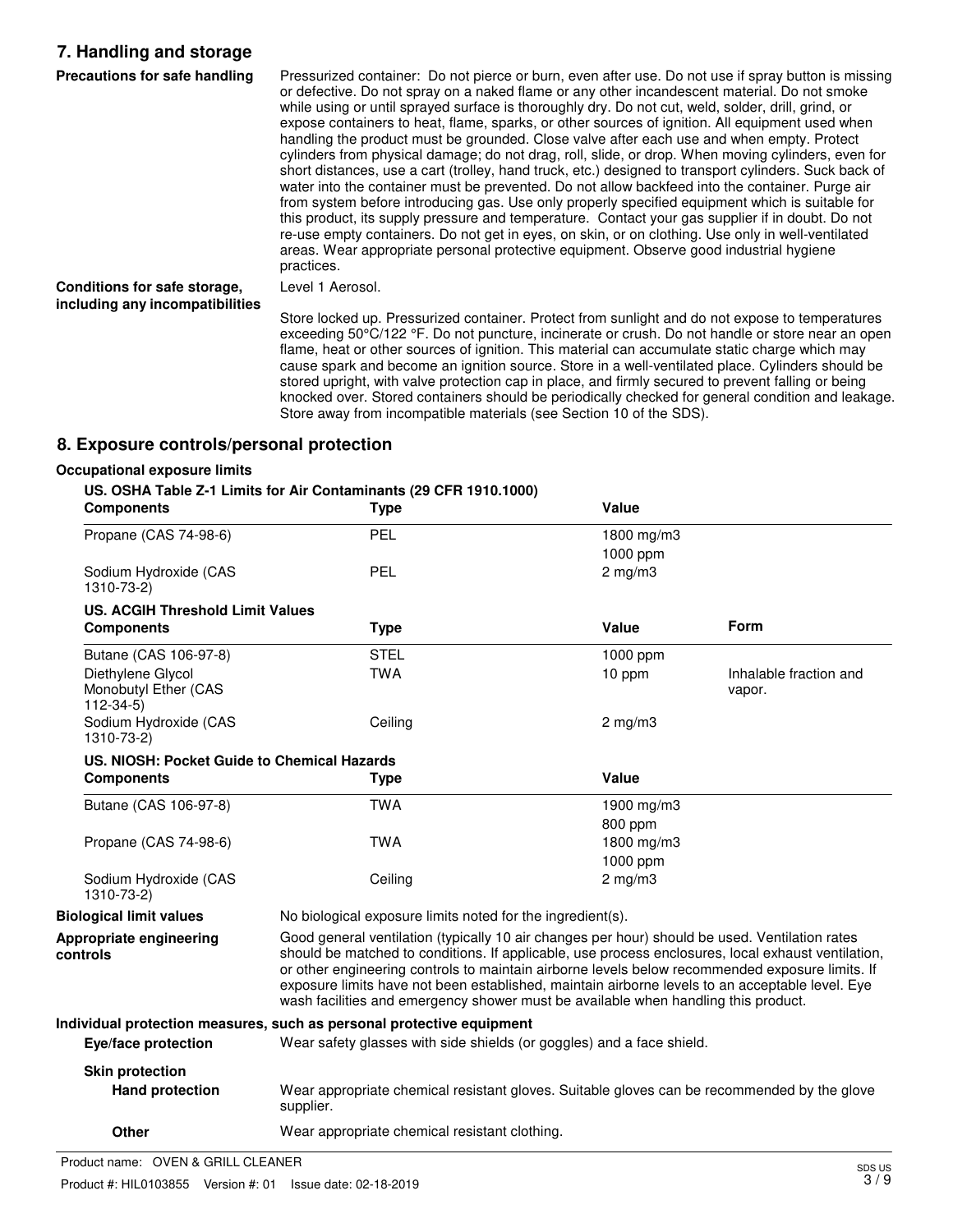| <b>Respiratory protection</b>     | If permissible levels are exceeded use NIOSH mechanical filter / organic vapor cartridge or an<br>air-supplied respirator.                                                                                                                           |
|-----------------------------------|------------------------------------------------------------------------------------------------------------------------------------------------------------------------------------------------------------------------------------------------------|
| <b>Thermal hazards</b>            | Wear appropriate thermal protective clothing, when necessary.                                                                                                                                                                                        |
| General hygiene<br>considerations | When using do not smoke. Always observe good personal hygiene measures, such as washing<br>after handling the material and before eating, drinking, and/or smoking. Routinely wash work<br>clothing and protective equipment to remove contaminants. |

# **9. Physical and chemical properties**

| <b>Appearance</b>                                 |                                            |
|---------------------------------------------------|--------------------------------------------|
| <b>Physical state</b>                             | Gas.                                       |
| Form                                              | Aerosol. Liquefied gas.                    |
| Color                                             | Not available.                             |
| Odor                                              | Not available.                             |
| <b>Odor threshold</b>                             | Not available.                             |
| pH                                                | Not available.                             |
| Melting point/freezing point                      | Not available.                             |
| Initial boiling point and boiling<br>range        | 212 °F (100 °C) estimated                  |
| <b>Flash point</b>                                | -156.0 °F (-104.4 °C) PROPELLANT estimated |
| <b>Evaporation rate</b>                           | Not available.                             |
| Flammability (solid, gas)                         | Not available.                             |
| Upper/lower flammability or explosive limits      |                                            |
| <b>Flammability limit - lower</b><br>(%)          | 0.9 % estimated                            |
| <b>Flammability limit - upper</b><br>(%)          | 23.8 % estimated                           |
| Explosive limit - lower (%)                       | Not available.                             |
| Explosive limit - upper (%)                       | Not available.                             |
| Vapor pressure                                    | 70 - 90 psig @70F estimated                |
| <b>Vapor density</b>                              | Not available.                             |
| <b>Relative density</b>                           | Not available.                             |
| Solubility(ies)                                   |                                            |
| Solubility (water)                                | Not available.                             |
| <b>Partition coefficient</b><br>(n-octanol/water) | Not available.                             |
| <b>Auto-ignition temperature</b>                  | Not available.                             |
| <b>Decomposition temperature</b>                  | Not available.                             |
| <b>Viscosity</b>                                  | Not available.                             |
| <b>Other information</b>                          |                                            |
| <b>Explosive properties</b>                       | Not explosive.                             |
| <b>Oxidizing properties</b>                       | Not oxidizing.                             |
| <b>Specific gravity</b>                           | 1.02 estimated                             |

# **10. Stability and reactivity**

| Reactivity                                   | The product is stable and non-reactive under normal conditions of use, storage and transport. |  |
|----------------------------------------------|-----------------------------------------------------------------------------------------------|--|
| <b>Chemical stability</b>                    | Material is stable under normal conditions.                                                   |  |
| <b>Possibility of hazardous</b><br>reactions | Hazardous polymerization does not occur.                                                      |  |
| <b>Conditions to avoid</b>                   | Heat. Avoid temperatures exceeding the flash point. Contact with incompatible materials.      |  |
| Incompatible materials                       | Strong acids.                                                                                 |  |
| <b>Hazardous decomposition</b><br>products   | No hazardous decomposition products are known.                                                |  |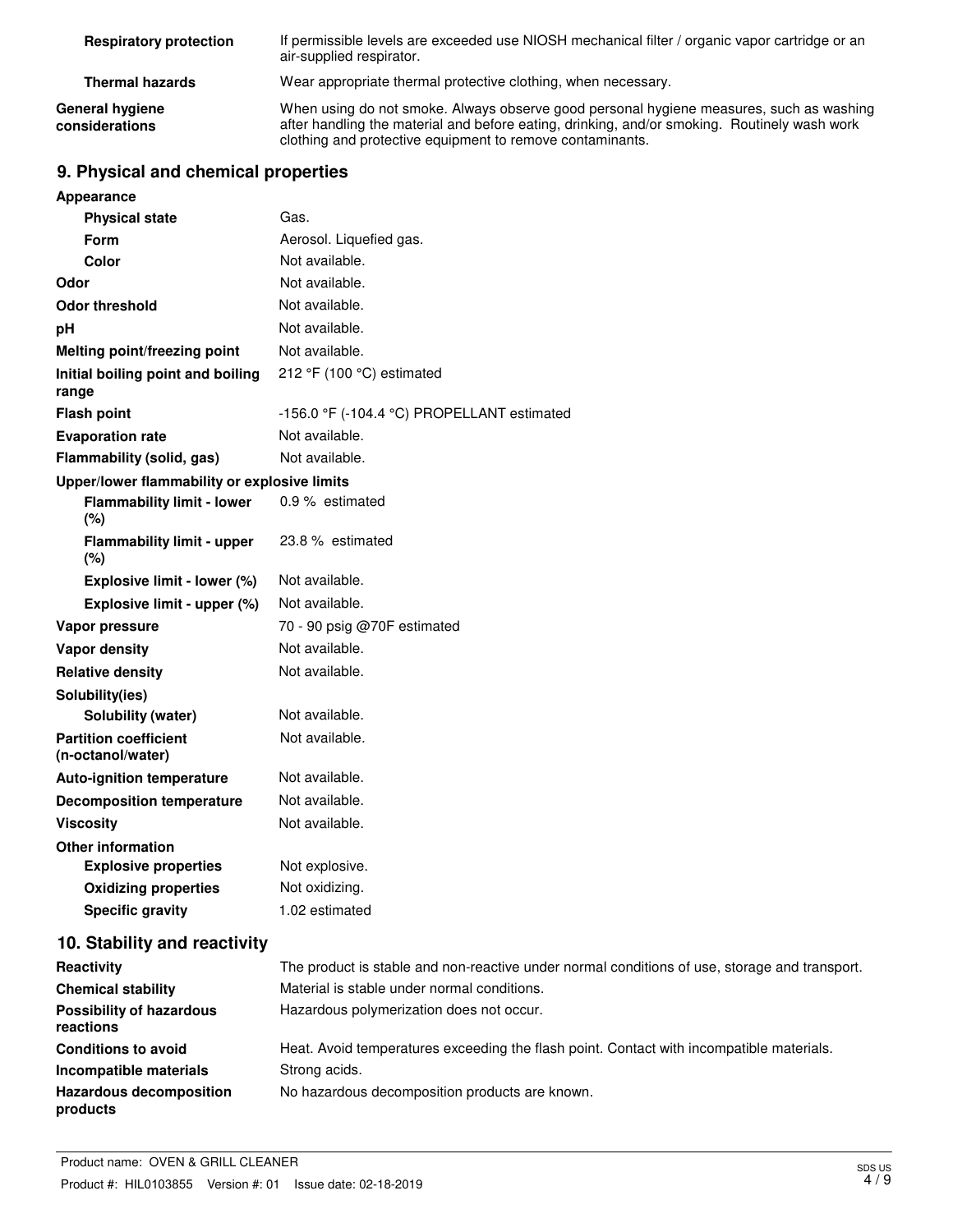## **11. Toxicological information**

#### **Information on likely routes of exposure**

| <b>Inhalation</b>                                                                  | May cause irritation to the respiratory system.                                                                                                                                                                       |
|------------------------------------------------------------------------------------|-----------------------------------------------------------------------------------------------------------------------------------------------------------------------------------------------------------------------|
| <b>Skin contact</b>                                                                | Causes severe skin burns.                                                                                                                                                                                             |
| Eye contact                                                                        | Causes serious eye damage.                                                                                                                                                                                            |
| Ingestion                                                                          | Causes digestive tract burns.                                                                                                                                                                                         |
| Symptoms related to the<br>physical, chemical and<br>toxicological characteristics | Burning pain and severe corrosive skin damage. Causes serious eye damage. Symptoms may<br>include stinging, tearing, redness, swelling, and blurred vision. Permanent eye damage including<br>blindness could result. |

#### **Information on toxicological effects**

#### **Acute toxicity**

| <b>Components</b>                                | <b>Species</b>                                                               | <b>Test Results</b>    |  |
|--------------------------------------------------|------------------------------------------------------------------------------|------------------------|--|
| Butane (CAS 106-97-8)                            |                                                                              |                        |  |
| <b>Acute</b>                                     |                                                                              |                        |  |
| Inhalation                                       |                                                                              |                        |  |
| LC50                                             | Mouse                                                                        | 1237 mg/l, 120 Minutes |  |
|                                                  |                                                                              | 52 %, 120 Minutes      |  |
|                                                  | Rat                                                                          | 1355 mg/l              |  |
| Diethylene Glycol Monobutyl Ether (CAS 112-34-5) |                                                                              |                        |  |
| <b>Acute</b>                                     |                                                                              |                        |  |
| <b>Dermal</b>                                    |                                                                              |                        |  |
| LD50                                             | Rabbit                                                                       | 2764 mg/kg, 24 Hours   |  |
|                                                  | Rat                                                                          | 2021 mg/kg             |  |
| Inhalation                                       |                                                                              |                        |  |
| LC50                                             | Rat                                                                          | 74 mg/l/4h             |  |
| Oral                                             |                                                                              |                        |  |
| LD100                                            | Rabbit                                                                       | 4000 mg/kg             |  |
| LD50                                             | Guinea pig                                                                   | 2000 mg/kg             |  |
|                                                  | Mouse                                                                        | 2410 mg/kg             |  |
|                                                  | Rabbit                                                                       | 2500 - 3000 mg/kg      |  |
|                                                  | Rat                                                                          | 7291 mg/kg             |  |
| Propane (CAS 74-98-6)                            |                                                                              |                        |  |
| <b>Acute</b>                                     |                                                                              |                        |  |
| Inhalation                                       |                                                                              |                        |  |
| LC50                                             | Mouse                                                                        | 1237 mg/l, 120 Minutes |  |
|                                                  |                                                                              | 52 %, 120 Minutes      |  |
|                                                  | Rat                                                                          | 1355 mg/l              |  |
|                                                  |                                                                              | 658 mg/l/4h            |  |
| Sodium Hydroxide (CAS 1310-73-2)                 |                                                                              |                        |  |
| <b>Acute</b>                                     |                                                                              |                        |  |
| <b>Dermal</b>                                    |                                                                              |                        |  |
| LD50                                             | Rat                                                                          | 1350 mg/kg             |  |
|                                                  | * Estimates for product may be based on additional component data not shown. |                        |  |
| <b>Skin corrosion/irritation</b>                 | Causes severe skin burns and eye damage.                                     |                        |  |
| Serious eye damage/eye                           | Causes serious eye damage.                                                   |                        |  |
| irritation                                       |                                                                              |                        |  |
| Respiratory or skin sensitization                |                                                                              |                        |  |
| <b>Respiratory sensitization</b>                 | Not a respiratory sensitizer.                                                |                        |  |
| <b>Skin sensitization</b>                        | This product is not expected to cause skin sensitization.                    |                        |  |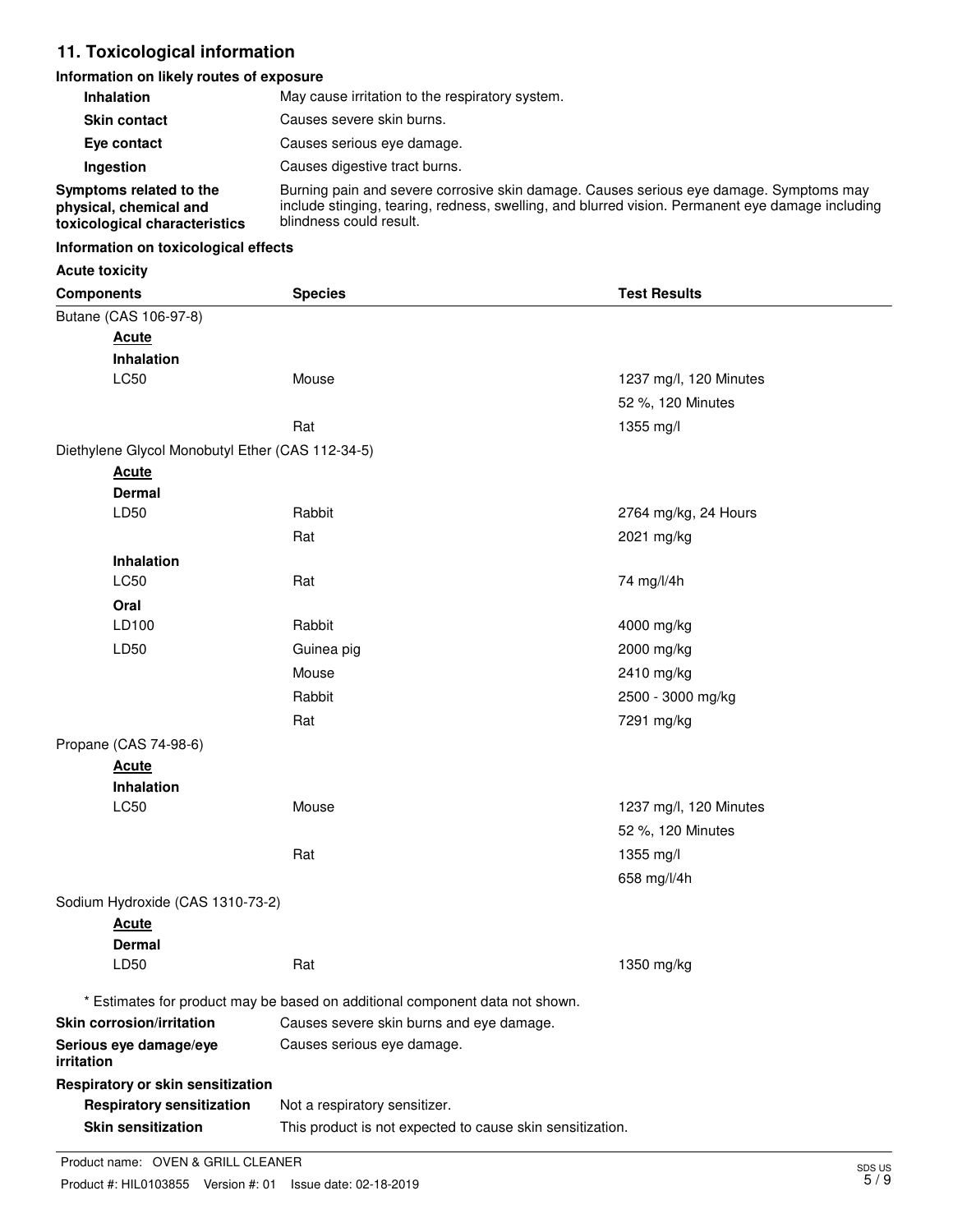| Germ cell mutagenicity                                                                          |                                                                                                                                                                                                                                                               | No data available to indicate product or any components present at greater than 0.1% are<br>mutagenic or genotoxic.                                                                                                    |                              |  |
|-------------------------------------------------------------------------------------------------|---------------------------------------------------------------------------------------------------------------------------------------------------------------------------------------------------------------------------------------------------------------|------------------------------------------------------------------------------------------------------------------------------------------------------------------------------------------------------------------------|------------------------------|--|
| Carcinogenicity                                                                                 |                                                                                                                                                                                                                                                               | This product is not considered to be a carcinogen by IARC, ACGIH, NTP, or OSHA.                                                                                                                                        |                              |  |
| IARC Monographs. Overall Evaluation of Carcinogenicity                                          |                                                                                                                                                                                                                                                               |                                                                                                                                                                                                                        |                              |  |
| Not listed.<br>OSHA Specifically Regulated Substances (29 CFR 1910.1001-1050)<br>Not regulated. |                                                                                                                                                                                                                                                               |                                                                                                                                                                                                                        |                              |  |
| US. National Toxicology Program (NTP) Report on Carcinogens<br>Not listed.                      |                                                                                                                                                                                                                                                               |                                                                                                                                                                                                                        |                              |  |
| <b>Reproductive toxicity</b>                                                                    |                                                                                                                                                                                                                                                               | This product is not expected to cause reproductive or developmental effects.                                                                                                                                           |                              |  |
| Specific target organ toxicity -<br>single exposure                                             |                                                                                                                                                                                                                                                               | Not classified.                                                                                                                                                                                                        |                              |  |
| Specific target organ toxicity -<br>repeated exposure                                           |                                                                                                                                                                                                                                                               | Not classified.                                                                                                                                                                                                        |                              |  |
| <b>Aspiration hazard</b>                                                                        |                                                                                                                                                                                                                                                               | Not likely, due to the form of the product.                                                                                                                                                                            |                              |  |
| 12. Ecological information                                                                      |                                                                                                                                                                                                                                                               |                                                                                                                                                                                                                        |                              |  |
| <b>Ecotoxicity</b>                                                                              |                                                                                                                                                                                                                                                               | The product is not classified as environmentally hazardous. However, this does not exclude the<br>possibility that large or frequent spills can have a harmful or damaging effect on the environment.                  |                              |  |
| <b>Components</b>                                                                               |                                                                                                                                                                                                                                                               | <b>Species</b>                                                                                                                                                                                                         | <b>Test Results</b>          |  |
| Diethylene Glycol Monobutyl Ether (CAS 112-34-5)                                                |                                                                                                                                                                                                                                                               |                                                                                                                                                                                                                        |                              |  |
| <b>Aquatic</b>                                                                                  |                                                                                                                                                                                                                                                               |                                                                                                                                                                                                                        |                              |  |
| Crustacea                                                                                       | <b>EC50</b>                                                                                                                                                                                                                                                   | Daphnia                                                                                                                                                                                                                | 2803 mg/L, 48 Hours          |  |
| Fish                                                                                            | <b>LC50</b>                                                                                                                                                                                                                                                   | Bluegill (Lepomis macrochirus)                                                                                                                                                                                         | 1300 mg/l, 96 hours          |  |
|                                                                                                 |                                                                                                                                                                                                                                                               | Fish                                                                                                                                                                                                                   | 1304 mg/L, 96 Hours          |  |
| Sodium Hydroxide (CAS 1310-73-2)                                                                |                                                                                                                                                                                                                                                               |                                                                                                                                                                                                                        |                              |  |
| <b>Aquatic</b>                                                                                  |                                                                                                                                                                                                                                                               |                                                                                                                                                                                                                        |                              |  |
| Crustacea                                                                                       | EC50                                                                                                                                                                                                                                                          | Water flea (Ceriodaphnia dubia)                                                                                                                                                                                        | 34.59 - 47.13 mg/l, 48 hours |  |
| Fish                                                                                            | <b>LC50</b>                                                                                                                                                                                                                                                   | Fish                                                                                                                                                                                                                   | 45, 96 Hours                 |  |
|                                                                                                 |                                                                                                                                                                                                                                                               | * Estimates for product may be based on additional component data not shown.                                                                                                                                           |                              |  |
| Persistence and degradability                                                                   |                                                                                                                                                                                                                                                               | No data is available on the degradability of this product.                                                                                                                                                             |                              |  |
| <b>Bioaccumulative potential</b>                                                                |                                                                                                                                                                                                                                                               |                                                                                                                                                                                                                        |                              |  |
| Partition coefficient n-octanol / water (log Kow)                                               |                                                                                                                                                                                                                                                               |                                                                                                                                                                                                                        |                              |  |
| <b>Butane</b><br>Diethylene Glycol Monobutyl Ether                                              |                                                                                                                                                                                                                                                               | 2.89<br>0.56                                                                                                                                                                                                           |                              |  |
| Propane                                                                                         |                                                                                                                                                                                                                                                               | 2.36                                                                                                                                                                                                                   |                              |  |
| <b>Mobility in soil</b>                                                                         | No data available.                                                                                                                                                                                                                                            |                                                                                                                                                                                                                        |                              |  |
| Other adverse effects                                                                           |                                                                                                                                                                                                                                                               | No other adverse environmental effects (e.g. ozone depletion, photochemical ozone creation<br>potential, endocrine disruption, global warming potential) are expected from this component.                             |                              |  |
| 13. Disposal considerations                                                                     |                                                                                                                                                                                                                                                               |                                                                                                                                                                                                                        |                              |  |
| <b>Disposal instructions</b>                                                                    | Collect and reclaim or dispose in sealed containers at licensed waste disposal site. Contents<br>under pressure. Do not puncture, incinerate or crush. Dispose of contents/container in accordance<br>with local/regional/national/international regulations. |                                                                                                                                                                                                                        |                              |  |
| Local disposal regulations                                                                      |                                                                                                                                                                                                                                                               | Dispose in accordance with all applicable regulations.                                                                                                                                                                 |                              |  |
| Hazardous waste code                                                                            |                                                                                                                                                                                                                                                               | The waste code should be assigned in discussion between the user, the producer and the waste<br>disposal company.                                                                                                      |                              |  |
| Waste from residues / unused<br>products                                                        |                                                                                                                                                                                                                                                               | Dispose of in accordance with local regulations. Empty containers or liners may retain some<br>product residues. This material and its container must be disposed of in a safe manner (see:<br>Disposal instructions). |                              |  |
| <b>Contaminated packaging</b>                                                                   | Since emptied containers may retain product residue, follow label warnings even after container is<br>emptied. Empty containers should be taken to an approved waste handling site for recycling or<br>disposal. Do not re-use empty containers.              |                                                                                                                                                                                                                        |                              |  |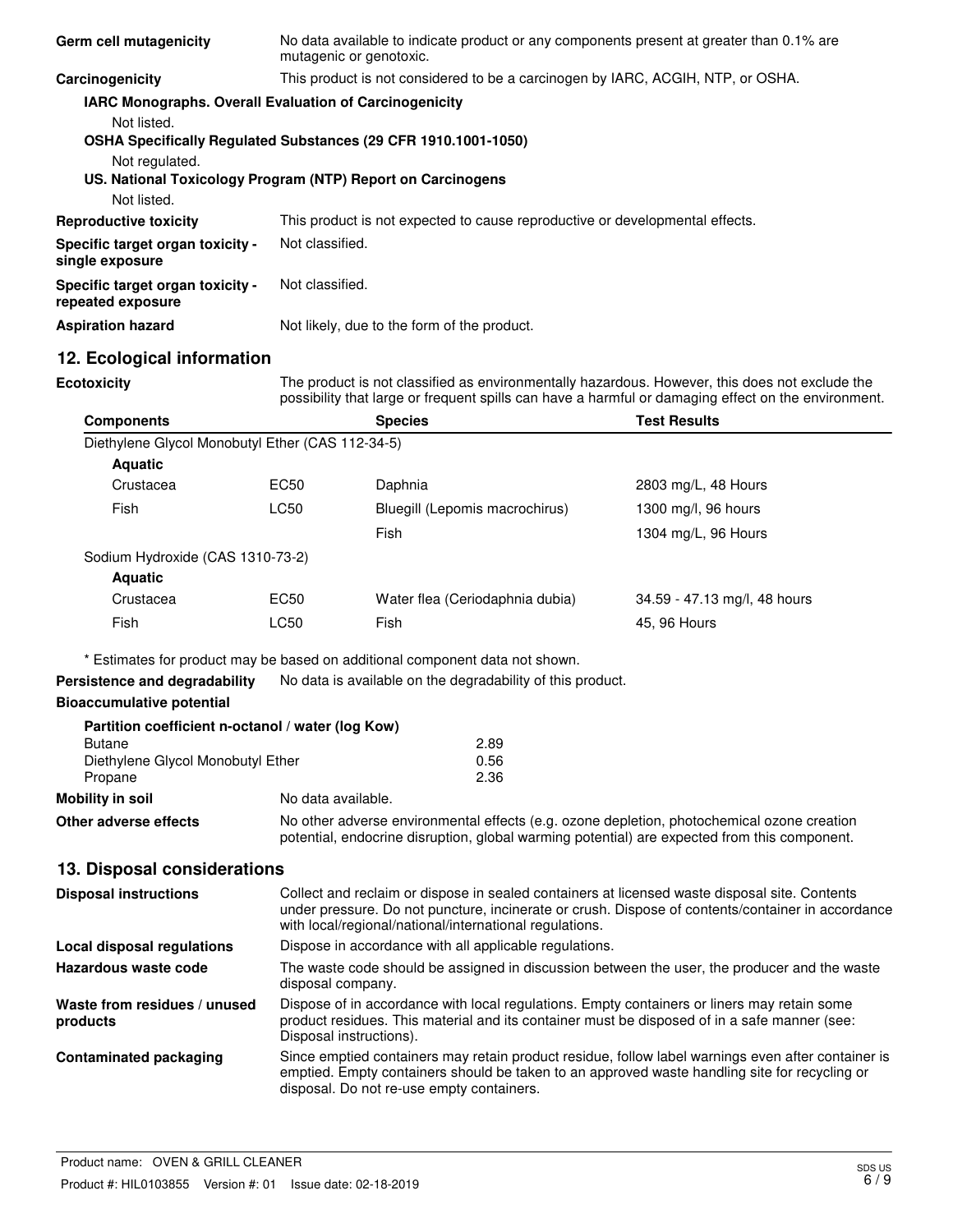# **14. Transport information**

**DOT**

| וטע                                         |                                                                                                      |
|---------------------------------------------|------------------------------------------------------------------------------------------------------|
| UN number                                   | <b>UN1950</b>                                                                                        |
| UN proper shipping name                     | Aerosols, flammable, corrosive                                                                       |
| <b>Transport hazard class(es)</b>           |                                                                                                      |
|                                             |                                                                                                      |
| <b>Class</b>                                | 2.1                                                                                                  |
| <b>Subsidiary risk</b>                      | 8                                                                                                    |
| Label(s)                                    | 2.1, 8                                                                                               |
| Packing group                               | Not applicable.                                                                                      |
| Special precautions for user Not available. |                                                                                                      |
| <b>Special provisions</b>                   | A34                                                                                                  |
|                                             | 306                                                                                                  |
| <b>Packaging exceptions</b>                 |                                                                                                      |
| Packaging non bulk                          | None                                                                                                 |
| <b>Packaging bulk</b>                       | None                                                                                                 |
| <b>IATA</b>                                 |                                                                                                      |
| <b>UN number</b>                            | UN1950                                                                                               |
| UN proper shipping name                     | Aerosols, flammable, containing substances in Class 8, Packing Group III                             |
| <b>Transport hazard class(es)</b>           |                                                                                                      |
|                                             |                                                                                                      |
| <b>Class</b>                                | 2.1                                                                                                  |
| <b>Subsidiary risk</b>                      | 8                                                                                                    |
| Label(s)                                    | 2.1, 8                                                                                               |
| Packing group                               | Not applicable.                                                                                      |
| <b>Environmental hazards</b>                | No.                                                                                                  |
| <b>ERG Code</b>                             | 10C                                                                                                  |
|                                             | Special precautions for user Read safety instructions, SDS and emergency procedures before handling. |
| <b>Other information</b>                    |                                                                                                      |
| Passenger and cargo                         | Allowed with restrictions.                                                                           |
| aircraft                                    |                                                                                                      |
| Cargo aircraft only                         | Allowed with restrictions.                                                                           |
|                                             | LTD QTY                                                                                              |
| <b>Packaging Exceptions</b>                 |                                                                                                      |
| <b>IMDG</b>                                 |                                                                                                      |
| <b>UN number</b>                            | <b>UN1950</b>                                                                                        |
| UN proper shipping name                     | <b>AEROSOLS</b>                                                                                      |
| <b>Transport hazard class(es)</b>           |                                                                                                      |
| <b>Class</b>                                | 2.1                                                                                                  |
| <b>Subsidiary risk</b>                      | 8                                                                                                    |
| Label(s)                                    | 2.1, 8                                                                                               |
|                                             |                                                                                                      |
| Packing group                               | Not applicable.                                                                                      |
| <b>Environmental hazards</b>                |                                                                                                      |
| <b>Marine pollutant</b>                     | No.                                                                                                  |
| EmS                                         | $F-D, S-U$                                                                                           |
|                                             | Special precautions for user Read safety instructions, SDS and emergency procedures before handling. |
| <b>Packaging Exceptions</b>                 | LTD QTY                                                                                              |
| Transport in bulk according to              | Not applicable.                                                                                      |
| Annex II of MARPOL 73/78 and                |                                                                                                      |
| the IBC Code                                |                                                                                                      |
|                                             |                                                                                                      |

**DOT**

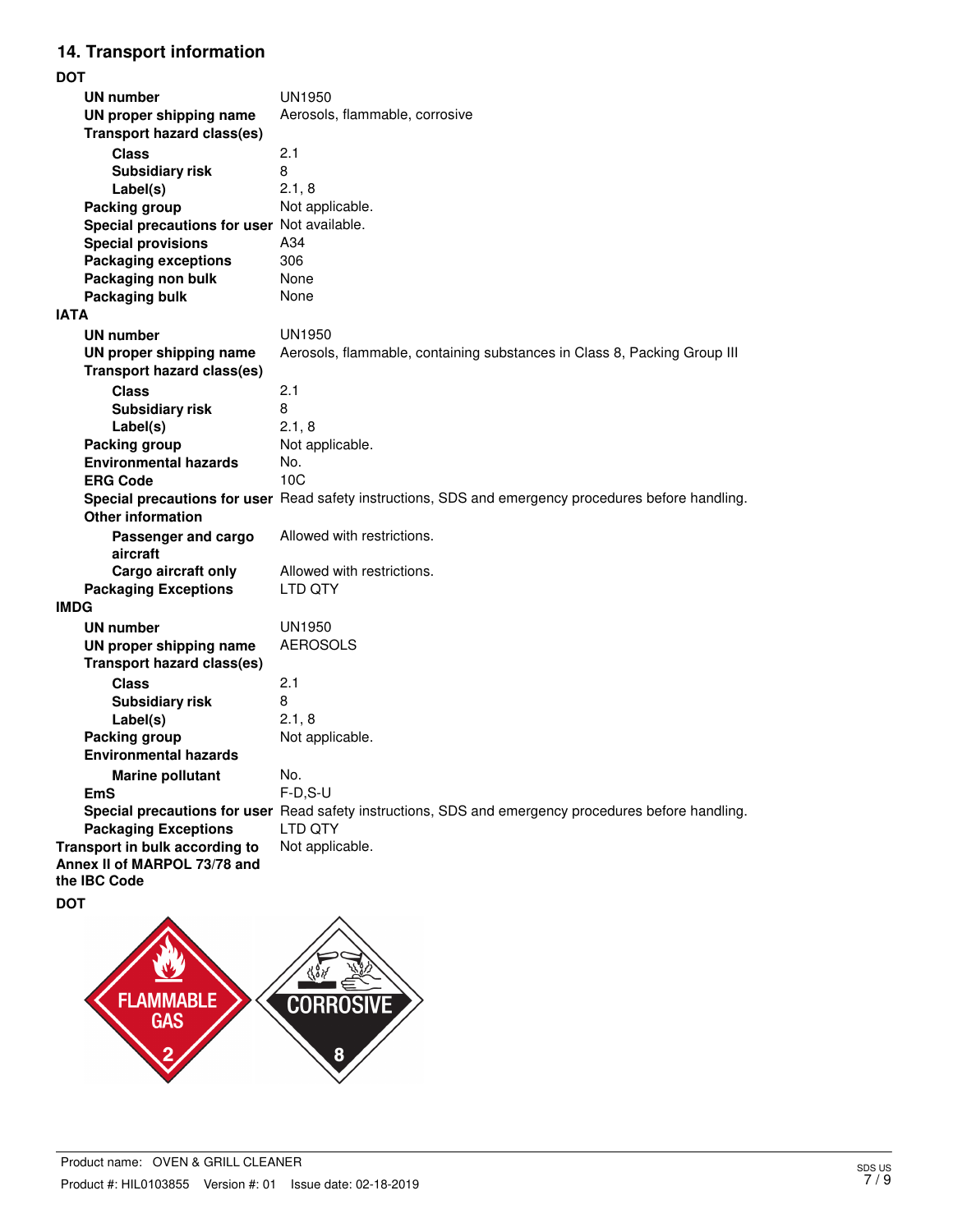**IATA; IMDG**



**General information**

Avoid transport on vehicles where the load space is not separated from the driver's compartment. Ensure vehicle driver is aware of the potential hazards of the load and knows what to do in the event of an accident or an emergency. Before transporting product containers: Ensure that containers are firmly secured. Ensure cylinder valve is closed and not leaking. Ensure valve outlet cap nut or plug (where provided) is correctly fitted. Ensure valve protection device (where provided) is correctly fitted. Ensure adequate ventilation. Ensure compliance with applicable regulations.

#### **15. Regulatory information**

**US federal regulations**

This product is a "Hazardous Chemical" as defined by the OSHA Hazard Communication Standard, 29 CFR 1910.1200.

### **TSCA Section 12(b) Export Notification (40 CFR 707, Subpt. D)**

Not regulated.

**CERCLA Hazardous Substance List (40 CFR 302.4)**

Sodium Hydroxide (CAS 1310-73-2) Listed.

**SARA 304 Emergency release notification**

Not regulated.

# **OSHA Specifically Regulated Substances (29 CFR 1910.1001-1050)**

Not regulated.

**Hazard categories**

#### **Superfund Amendments and Reauthorization Act of 1986 (SARA)**

Immediate Hazard - Yes Delayed Hazard - No Fire Hazard - Yes Pressure Hazard - Yes Reactivity Hazard - No

#### **SARA 302 Extremely hazardous substance**

Not listed.

**SARA 311/312 Hazardous** No

#### **chemical**

**SARA 313 (TRI reporting)** Not regulated.

#### **Other federal regulations**

**Clean Air Act (CAA) Section 112 Hazardous Air Pollutants (HAPs) List**

Not regulated.

**Clean Air Act (CAA) Section 112(r) Accidental Release Prevention (40 CFR 68.130)**

Butane (CAS 106-97-8) Propane (CAS 74-98-6)

**Safe Drinking Water Act** Not regulated. **(SDWA)**

#### **US state regulations**

**US. California Controlled Substances. CA Department of Justice (California Health and Safety Code Section 11100)** Not listed.

**US. California. Candidate Chemicals List. Safer Consumer Products Regulations (Cal. Code Regs, tit. 22, 69502.3, subd. (a))**

Butane (CAS 106-97-8) Sodium Hydroxide (CAS 1310-73-2)

**US. Massachusetts RTK - Substance List**

Butane (CAS 106-97-8)